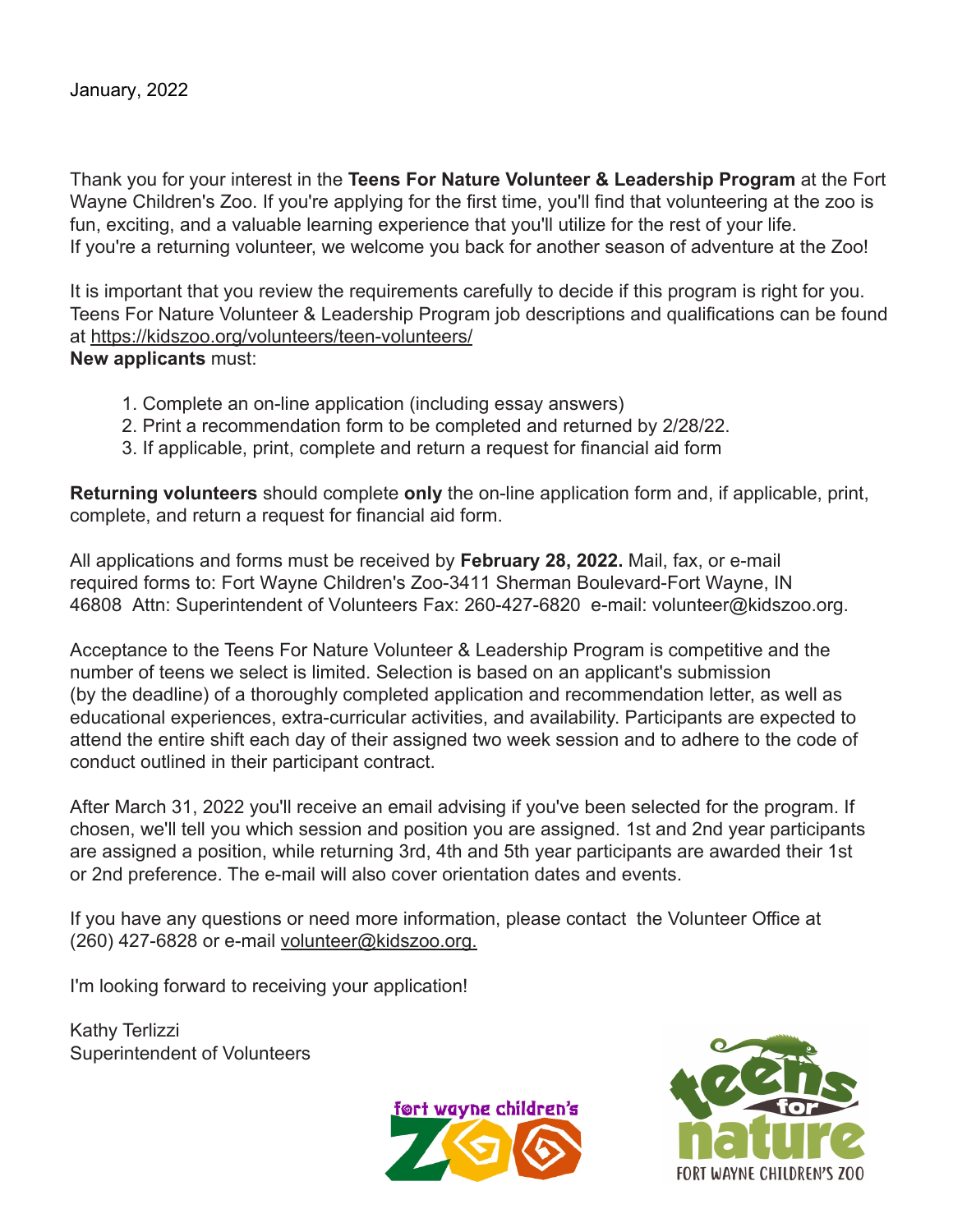## **TEENS FOR NATURE VOLUNTEER & LEADERSHIP PROGRAM Recommendation Form**

Applicant: Please give this form to a person age 18 or over and not related to you. Please ask that it be completed and mailed/faxed/e-mailed directly to: Fort Wayne Children's Zoo, 3411 Sherman Boulevard, Fort Wayne, IN 46808 Attn: Superintendent of Volunteers by the deadline of February 28, 2022. Fax: 260-427-6820 e-mail: volunteer@kidszoo.org

(Teen's Name)\_\_\_\_\_\_\_\_\_\_\_\_\_\_\_\_\_\_\_ has applied for a volunteer position in the Teens For Nature Volunteer & Leadership Program at the Fort Wayne Children's Zoo. This will require a commitment of at least 2 weeks during the summer. Please answer the following questions as thoroughly as possible and return this form by the deadline of **February 28, 2022.**

1. How long have you known, and what is your relationship to, this applicant?

\_\_\_\_\_\_\_\_\_\_\_\_\_\_\_\_\_\_\_\_\_\_\_\_\_\_\_\_\_\_\_\_\_\_\_\_\_\_\_\_\_\_\_\_\_\_\_\_\_\_\_\_\_\_\_\_\_\_\_\_\_\_\_\_\_\_\_\_\_\_\_\_

2. Circle the number that best describes the applicant for the following qualities (1 = never and 5 = always). Please comment as appropriate:

|                                                                 |              |                |                |                | Never Sometimes Always | <u>Comments</u> : |
|-----------------------------------------------------------------|--------------|----------------|----------------|----------------|------------------------|-------------------|
| Will carry out tasks dependably                                 | $\mathbf{1}$ | $2^{\circ}$    | 3 <sup>7</sup> | $\overline{4}$ | 5                      |                   |
| Arrives on time for assignments                                 | $\mathbf{1}$ | $\overline{2}$ | 3              | $\overline{4}$ | 5                      |                   |
| Listens attentively                                             | 1            | $2^{\circ}$    | 3              | $\overline{4}$ | 5                      |                   |
| <b>Follows directions</b>                                       | 1            | $2^{\circ}$    | 3              | $\overline{4}$ | 5                      |                   |
| Can be trusted to work without<br>close supervision             | $\mathbf{1}$ | $2^{\circ}$    | $\mathbf{3}$   | $\overline{4}$ | 5                      |                   |
| Dresses neatly & appropriately                                  | $\mathbf{1}$ |                | $2 \quad 3$    | $\overline{4}$ | 5                      |                   |
| Shows a positive attitude and is<br>pleasant to be around       | 1            | $2 \quad 3$    |                | $\overline{4}$ | 5                      |                   |
| When working on a team is co-<br>operative and shows leadership | $\mathbf 1$  | $2 \quad 3$    |                | $\overline{4}$ | 5                      |                   |
| Adapts easily to changing<br>circumstances                      | 1            | $2^{\circ}$    | $\mathbf{3}$   | $\overline{4}$ | 5                      |                   |
| Communicates clearly to both adults<br>and children             | 1            | $\overline{2}$ | 3              | 4              | 5                      |                   |